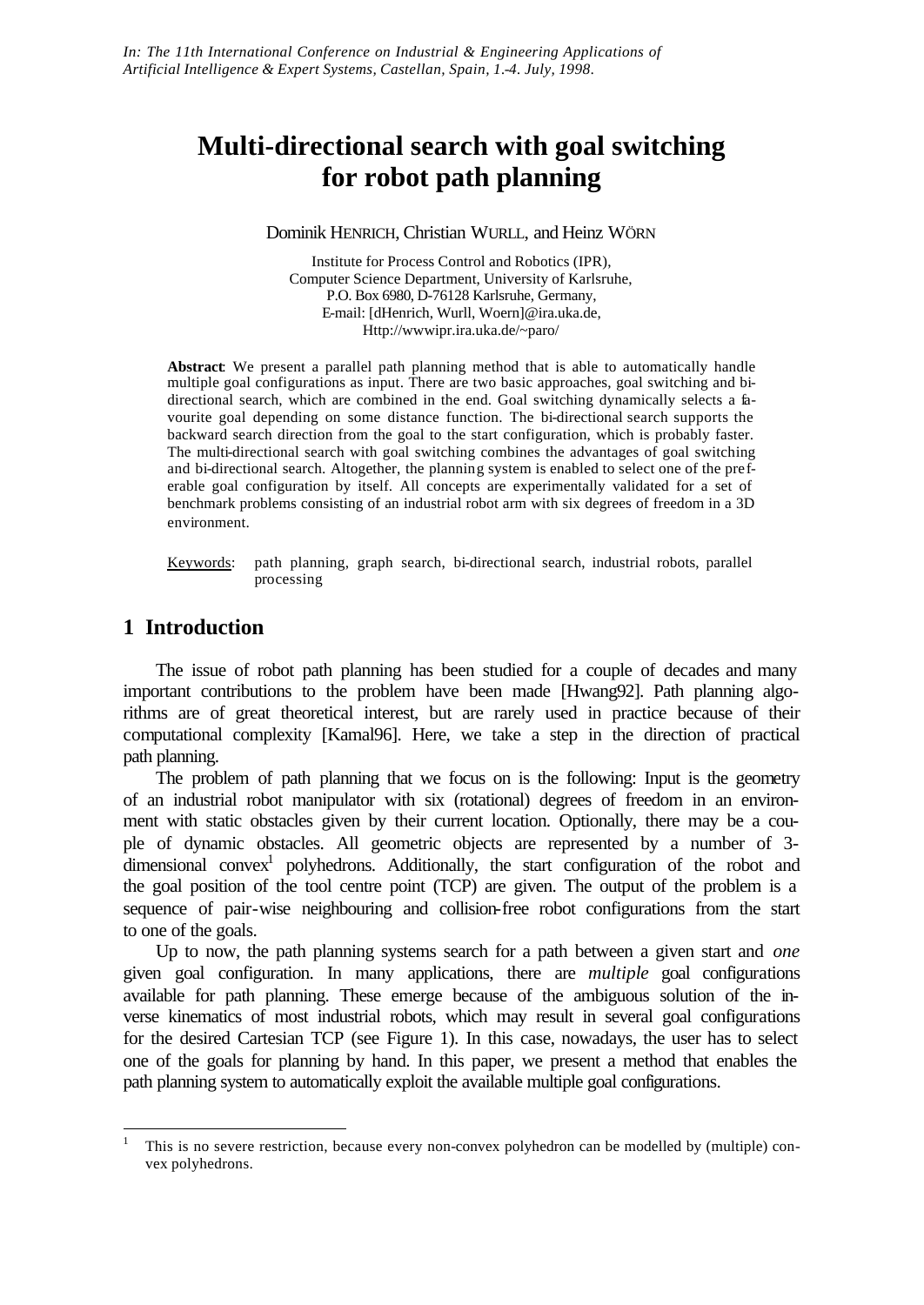

Figure 1: Multiple goal configurations  $G_1$ , ...,  $G_4$  for one endeffect (TCP) position and an illustration of the resulting path planning problem with start configuration *S*. (Benchmark STAR from [Katz96])

The paper is organized as follows: In Section 2, we shortly review our basic approach to practical path planning. Then, we present two approaches which make use of multiple goal configurations. These are goal switching in Section 3 and bi-directional search in Section 4. Finally, we investigate the combination of both approaches called multidirectional search in Section 5. For each approach, we provide experimental results using a set of benchmark problems.

# **2 Basic approach**

In order to avoid time consuming obstacle transformations into the robot configuration space (*C-space*), one can search in an implicitly represented C-space and detect collisions in the Cartesian workspace. This strategy enables the planning system to cope with on-line provided environments or moving obstacles, and to work reasonably fast in interactive robot programming environments (see Figure 2).

For searching in the implicit C-space, we apply the well-known  $A^*$ -search algorithm<sup>2</sup> [Hart68, Korf92]. Therefore, the C-space is discretized and all robot configurations are represented by nodes building up the search space. The A\*-algorithm maintains a CLOSED list of those nodes that have been expanded, and an OPEN list of those nodes that have been generated but not yet expanded. The algorithm begins with the start node on the OPEN list.<sup>3</sup> At each iteration, a node on the OPEN list with minimum heuristic evaluation is expanded, generating all of its children, and is placed on the CLOSED list.

 $\frac{1}{2}$ The results of this paper are not restricted to  $A^*$ . They can be applied to other best-first search methods, too.

<sup>3</sup> OPEN and CLOSED can be implemented efficiently as priority list and hash table, respectively.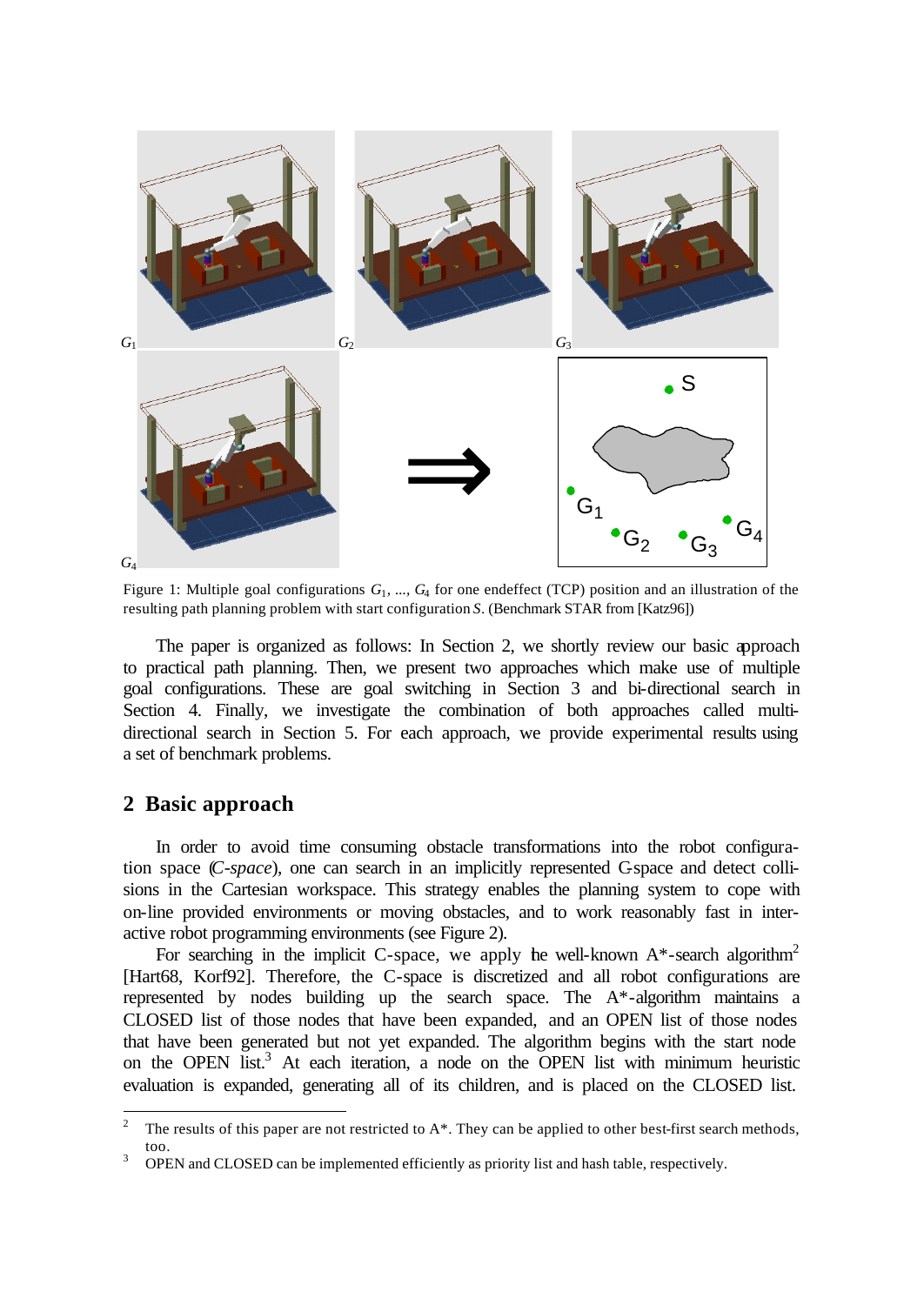

Figure 2: (a) A\* search in the implicit C-space from the start configuration *S* to the goal configuration *G.*  (The dots indicate investigated configurations and the arrows give reference to the corresponding successors.) (b) Collision detection in the explicit workspace by computing the minimum distance *d* between robot and obstacles

The evaluation function is applied to the children, and they are placed on the OPEN list in order of their heuristic values. The search continues until a goal node is chosen for expansion, or the OPEN list is empty. In the latter case, the algorithm stops with no solution. An illustration of the algorithm is shown in Figure 2a.

The evaluation function  $f(n) = (1-w)g(n) + wh(n)$  is used, where  $g(n)$  is the number of nodes of the path from the start node to node *n*, and  $h(n)$  is the Airplane distance in Gspace between node *n* to the goal node  $G_i$ <sup>4</sup>. In the basic approach, the user has to select the goal configuration *Gi*. Collisions are detected by a fast, hierarchical distance computation in the 3D workspace, based on the given CAD model of the environment and the robot [Henrich92, Henrich97e] (see Figure 2b).

For parallelizing<sup>5</sup> the  $A^*$ -algorithm, the configurations in OPEN and CLOSED must be accessible to all processors in order to distribute the work. These lists can either be managed by one dedicated processor or each processor has its own local lists. In commonly available message passing systems, each accessing of a global list results in a high communication effort. Thus, the local method is preferred. The work distribution is the key aspect of parallelization. Here, the C-space is decomposed into *d*-dimensional hypercubes of size  $b$  in each dimension. For parallel processing, the hypercubes are cyclically mapped blockwise on the *p* available processors. For details, see [Wurll98a].

We have implemented the parallel path planning method on a workstation cluster. The cluster consists of 9 PCs, each with 133 Mhz Intel Pentium processors and 64 Mbyte memory. The parallel communication is established by an Ethernet based bus network. For more details see [Wurll97a]. For testing the path planning method, we have developed five benchmark problems for the 6 DOF robot Puma260 [Katz96]<sup>6</sup>. Especially benchmark problems STAR (see Figure 1) and SIMPLE are interesting, since these have multiple goal configurations. All other benchmarks have only one goal configuration because the TCP is located in a rather restricted area. Thus, the run-times of the following extended approaches are similar to the one of the basic approach.

l

<sup>4</sup> Increasing the weight  $w \hat{I}$  [0,1] beyond 0.5 generally decreases the number of investigated nodes while increasing the cost of the solutions generated.

<sup>&</sup>lt;sup>5</sup> An overview and classification of different approaches to parallel motion planning can be found in [Henrich97f].

<sup>6</sup> The data of these benchmark problems can be downloaded from the Web page at http://wwwipr.ira.uka.de/~paro/gkatz/benchmark.html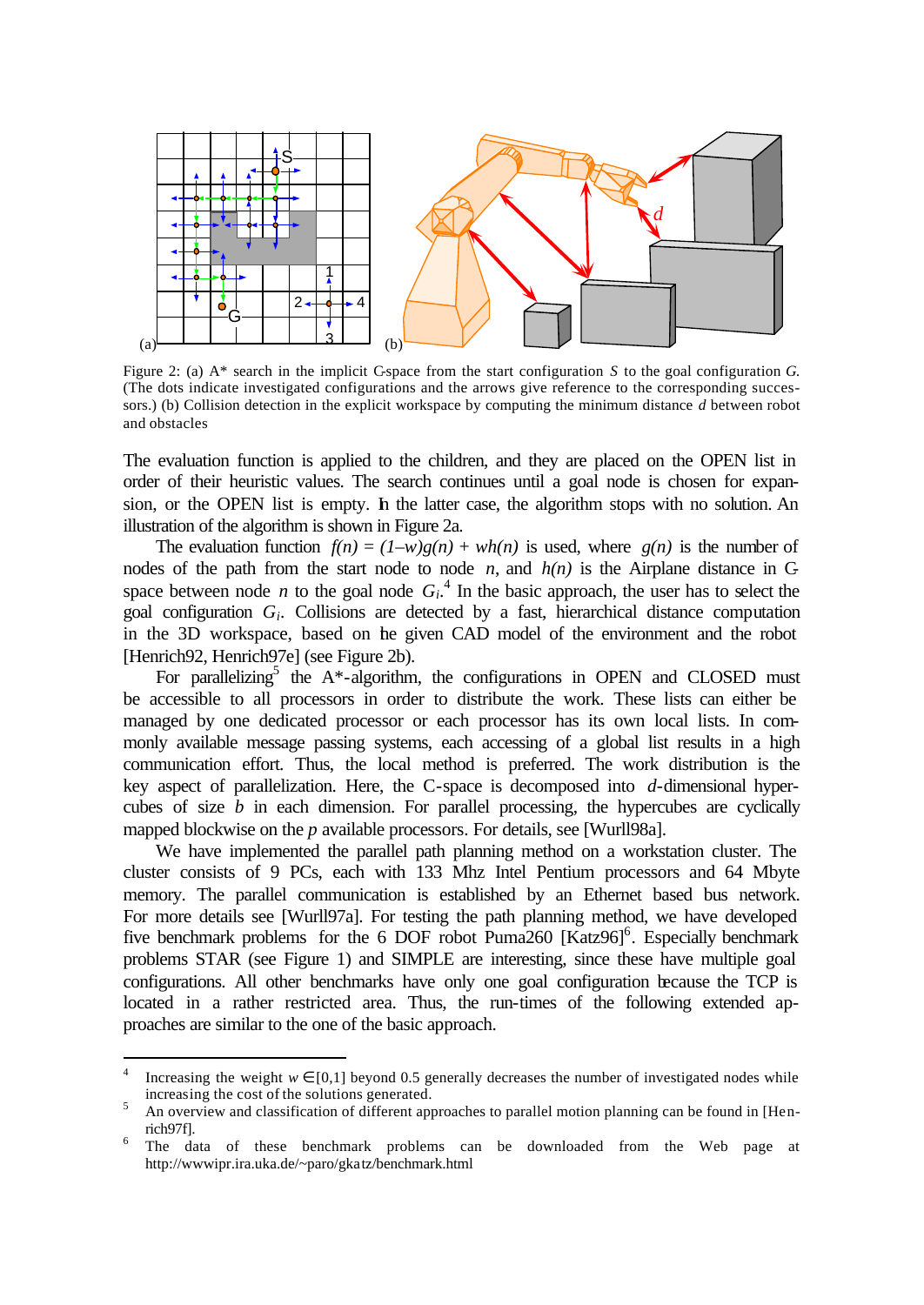

Figure 3: Concept (a) and benchmark SIMPLE (b) as an example for a search in C-space starting at configuration *S* with dynamic switching between multiple goal configurations  $G_1$  and  $G_2$ . The shading of the dots in (a) indicates the goal currently selected.

### **3 Goal switching**

Previous run-time measurements show that the planning times are quite different for the different goal configuration. They fluctuate between fractions of seconds up to the insolubility of the task. However, it is impossible for the user to recognize beforehand which goal is favourable and which not. Thus, a method is required to cope with this problem during planning time. In the following, three different possibilities are shortly discussed. For details, see [Beeh97].

 The simplest approach is to statically select the goal before searching. This is similar to the case where a goal configuration is selected by the user. For selecting a favourable goal, the planning system requires meaningful criteria. In our case, the geometry of the obstacles transformed into the configuration space is unknown, and solely the joint angles of the start and goal configuration are available. Thus, as selection criterion only the joint angle distance between the start configuration and the goal configurations is applicable. This is a rather inappropriate criterion because obstacles frequently bar the direct way and the search must find a long detour. The length of the detour stands in no relationship to the joint angle distance of start and goal. Therefore, this approach is dropped.

Another approach is to introduce an extra search front for each goal. If there are *n* different goal configurations, then *n* paths are searched simultaneously from the start to all goal configurations. On the one hand, the unreachable goals are avoided in the sense that a favourable goal will be found quickly. On the other hand, the planning takes *n* times longer as the standard search for the most favourable goal. This may be acceptable for nearby and a low number of goal configurations, but as the single searches become more time consuming, the overall planning time will take too long. Additionally, the multiple search fronts cannot use a common OPEN-list, since they rate the single nodes differently. Thus, an increasing number of goal configurations and, with this, many OPEN-lists will finally lead to memory overflow.

In the third approach, called *goal switching*, a single search is accomplished as in the original algorithm. If the planning system detects that another goal is more favourable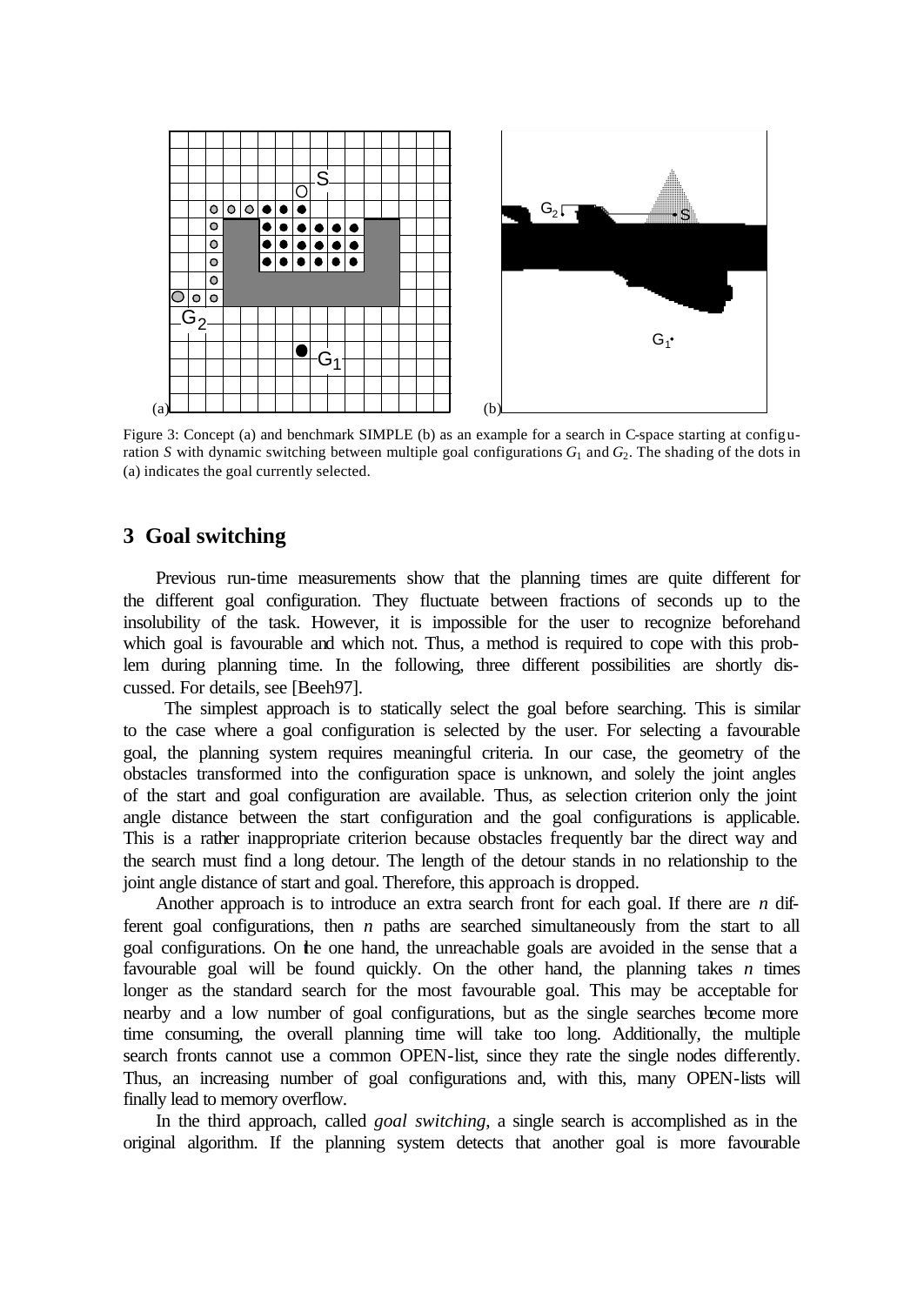

Figure 4: Run-times *T* for search towards fixed goal *G* (light grey) and automatic switching between goals *G* (dark grey) for benchmark problems SIMPLE (a) and STAR (b). The problems, which could not be solved due to memory overflow, are indicated by an arrow.

while searching, it will switch its search direction to the new goal (see Figure 3a). Thus, the search always selects the currently best goal. This switching can be realized very simply by a small modification in the heuristic evaluation *h(n)* of current node *n*: Instead of using the C-space distance of  $n$  to one goal, the minimum distance of  $n$  to all goals is used if it is smaller than the former one. With this, the search space is dvided in different areas with nodes that are nearer to one goal than to all other goals.

In a configuration space with no obstacles, goal switching will have no effect. Due to the best-first paradigm, the search will choose one goal and runs directly towards it. The other goals are no longer considered. The goal switching occurs first, if an obstacle blocks the direct way to the goal. In this case, the best-first search tries to surround the obstacle. During this operation, it can happen that a node lying in the area of an other goal is  $\alpha$ panded. The prior goal is dropped and the search switches to the new goal. Figure 3b illustrates how the search towards the first goal  $G_1$  results in a surrounding operation until the search front approaches goal  $G_2$  so that it is now more favorable.

For the experimental results, the efficiency of goal switching depends greatly on the computation of the heuristic, since only it determines which goal is the next most favourable. We have to choose some reasonable parameter setting because the best setting is not known beforehand. Thus, we choose the Airplane distance as  $h()$  and weight  $w = 0.99$  between *g()* and *h()*.

The experimental results for the goal switching approach are shown in Figure 4. For benchmark SIMPLE in Figure 4a, the planning method selects the fourth goal and finds a path in approximately the same time as the basic method. Thus, the additional calculations of the goal switching cause an only slightly additional expenditure. For benchmark STAR in Figure 4b, the planning method tries to find a path to a goal that is difficult to reach and fails thereby. Thus, the goal switching approach has to cope with the problem, that the selection of the most favourable goal is based on a rather vague heuristic. An inappropriate selection will finally be corrected during the search. However, this may already be too late. It may happen that the searching towards an unfavourable goal wastes too much effort, and the planning system fails due to memory overflow.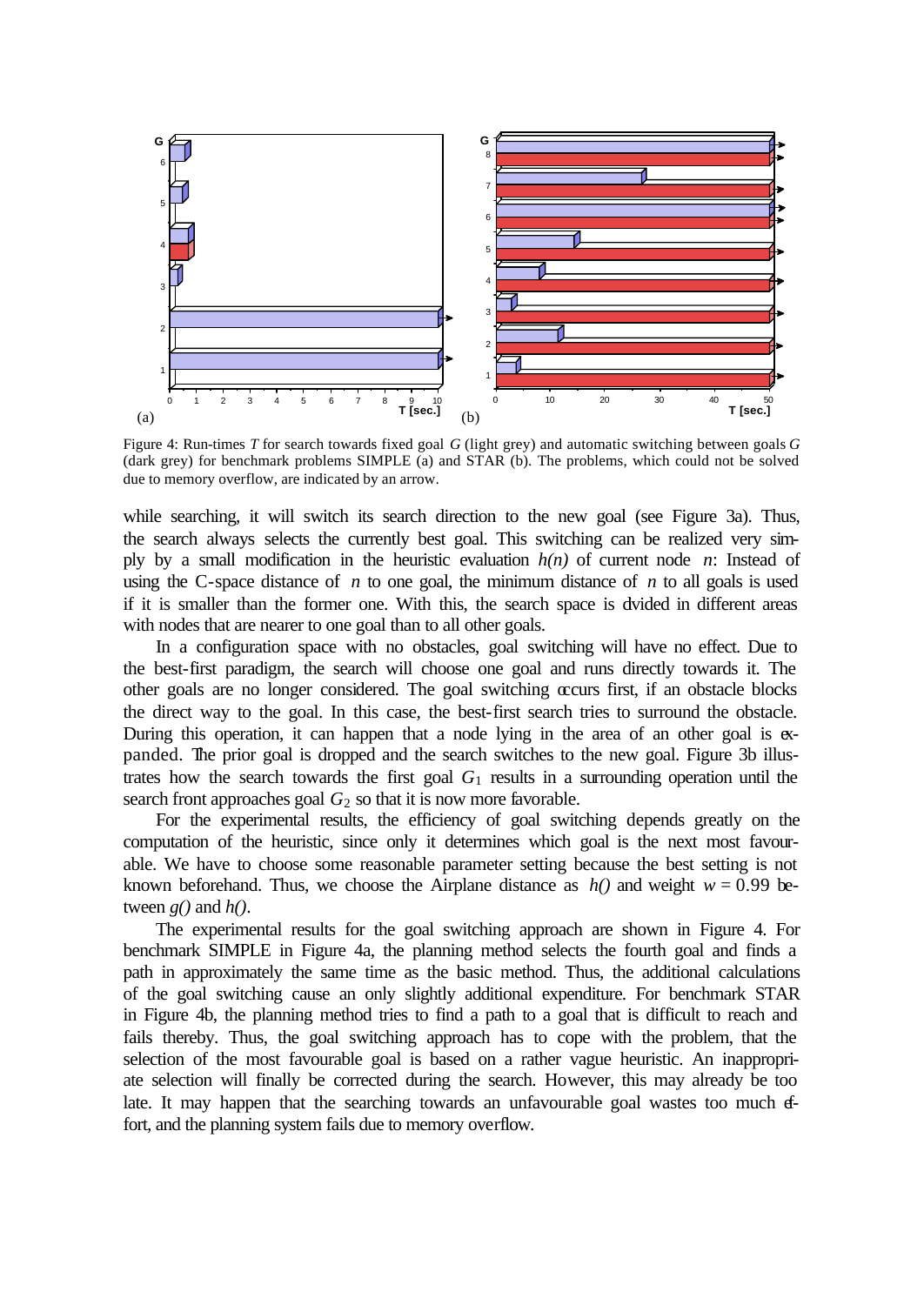

Figure 5: Example for uni-directional (a) and bi-directional (b) search in C-space between start configuration *S* and goal configuration *G*. (2D slice of benchmark DETOUR from [Katz96])

# **4 Bi-directional search**

l

Path planning is a special type of search problem, where the start and the goal configuration are known in advance. Therefore, it is possible to search not only from the start to the goal (*forward search),* but also from the goal to the start (*backward search)*. The *bidirectional search* performs both search directions simultaneously. For example, see Figures 5 and 9. The search task is finished as soon as the two search fronts meet each other. Then, the path of the forward search is connected to the inverse path of the backward search.

There are two main advantages offered by the bi-directional search as compared to the uni-directional version. First, depending on the given problem, the backward search can be much simpler than the forward search usually performed. This is the case, for example, in Figure 5. Second, there can be improvements in the run-time complexity. A unidirectional breadth-first search in a graph with branching factor *b* and length *l* of the solution path has a complexity of  $O(b^l)$ . The bi-directional search has a complexity of  $O(b^{l/2})$  if both search fronts meet approximately in the middle of the path [Nelson92]. This corresponds to an exponential run-time reduction.

Unfortunately, this reduction does not fully hold for the best-first search, because it operates in a more goal-oriented way than the breadth-first search due to the heuristic. Thus, the search tree with depth *l* is not completely explored. This effect is reinforced by the necessary weight *w* of the heuristic  $h(n)$ , which results in an even more goal-directed search (see Section 2). Therefore, the mentioned run-time improvement is less. Additionally, it may happen that the forward and backward searches pass by each other and meet after the middle. This so-called *search anomaly* worsens the run-time of the algorithm up to twice the run-time for a uni-directional search.<sup>7</sup>

For implementing the bi-directional search, there are basically two ways: using one or two OPEN-lists (similar to goal switching in Section 3). In the first way, the nodes of the forward as well as of the backward search are stored in a common OPEN-list. In each

<sup>7</sup> A way out of search anomalies and the resulting problems are outlined in Section 6.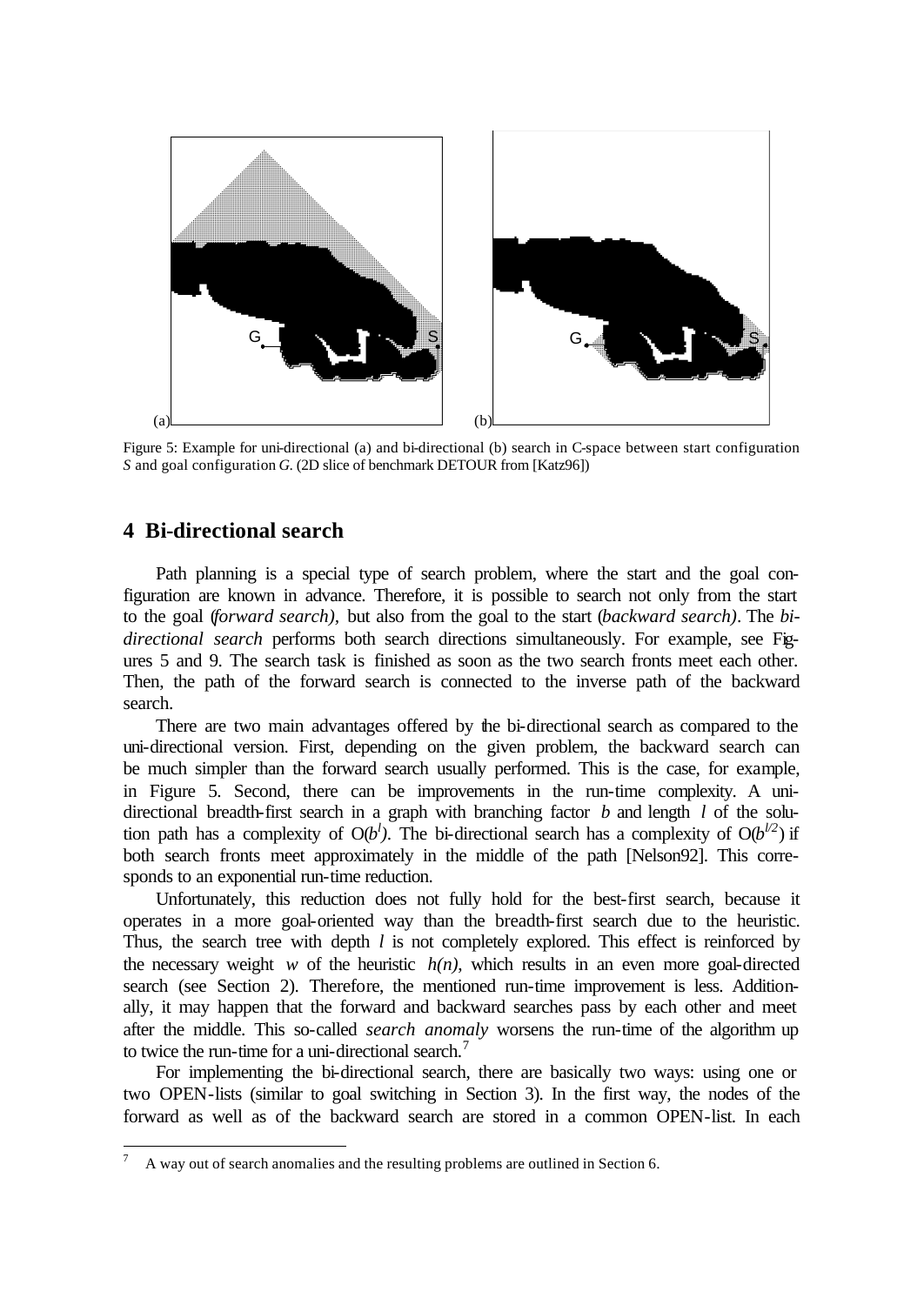

Figure 6: Run-times *T* using the forward search to goal *G* (light grey) and using the backward search from goal *G* (dark grey) for benchmark problems SIMPLE (a) and STAR (b)



Figure 7: Run-time *T* for bi-directional search with one (dark grey) and two (light grey) OPEN-lists for different goals *G* of benchmark problems SIMPLE (a) and STAR (b)

search iteration, the currently best node is selected from this list independently of search direction it belongs to. This has the advantage that there is only little additional effort. On the other hand, often only one search direction is pushed ahead. This is caused by the weight *w* of the *h*-cost. The successor of the currently best node usually has a better rating than the node itself, because it is located nearer to the goal. Thus, once a search direction is chosen, it will hardly be changed again. As a disadvantage, the planning system may choose the wrong direction due to the uninformed heuristic. Finally, the two search fronts will unlikely meet in the middle, thus, the run-time improvement of the bi-directional search gets lost. For the parallel version of the bi-directional search with domain decomposition, all these effects occur if parts of the two search fronts are located in hypercubes, which are mapped on the same processor. For details, see [Beeh97].

In the second way, two separate OPEN-lists are used for the forward and the backward search (confer [Nassimi95]). In each search iteration, the currently best node is  $\mathbf{s}$ lected alternatively from the two lists, thereby processing the forward and backward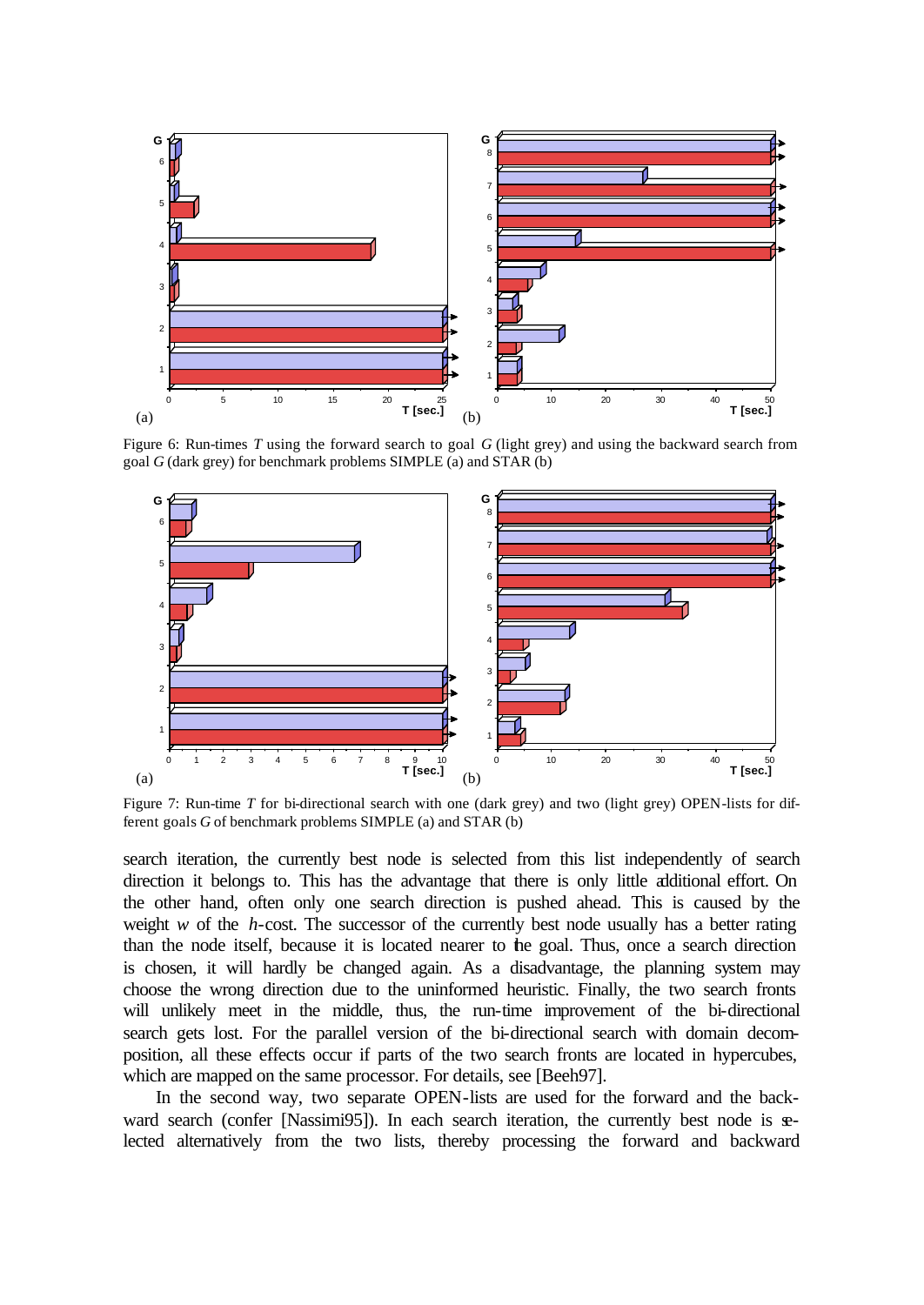



Figure 9: Concept of bi-directional search: One front searches from start *S* to goal *G*; a second of the dots indicate the goal currently selected.

front searches from goal G to start S. The shading start S to multiple goals  $G_1$  and  $G_2$ ) with goal Figure 10: Concept of multi-directional search with goal switching: One front searches forward from switching; Additional fronts searches backward from each goal to the start.

search simultaneously. The overall run-time is at most twice the run-time of the faster version of the forward and backward search processed separately. If the search fronts meet each other before finishing their task, this run-time is sped up.

Experimental results with run-times of the separate forward and the backward search for two benchmark problems are given in Figure 6. The forward direction of benchmark SIMPLE can usually be solved faster than the backward direction. For benchmark STAR, it is mixed. For some search directions of both benchmark problems, no solution could be found by uni-directional search due to memory overflow (indicated by arrows in the figures). These results form the basis for the following comparisons concerning bi-directional search.

Experimental results for the bi-directional search with one and two OPEN-lists are shown in Figure 7. For almost all goal configurations of both benchmark problems, the use of only one OPEN-list is faster than of two lists. The search was able to select the favourable search direction. As an exception, one OPEN-list for Goal 7 of benchmark STAR fails because the planning method pushes the unfavourable direction. Here, two OPEN-lists are successful by simultaneously processing both directions. Comparing to the uni-directional search in Figure 6, the bi-directional search could solve one additional problem. The expected run-time reductions caused by meeting both search fronts could not be validated, which is certainly vested in the high weight *w* of the heuristic *h()*.

#### **5 Multi-directional search with goal switching**

The approaches presented in the preceding two sections can be combined quite easily. There is one simultaneous forward search from the start to all goals by goal switching. Additionally, there are multiple backward search fronts from all goals to the start, resulting in a *multi-directional search*. For illustration of this concept, see Figure 10. The multiple backward searches use only one common OPEN-list, which has two effects. First, the memory requirement is much less than separate OPEN-lists for each backward search. Second, the currently best appearing search is always pushed ahead at any one time. In the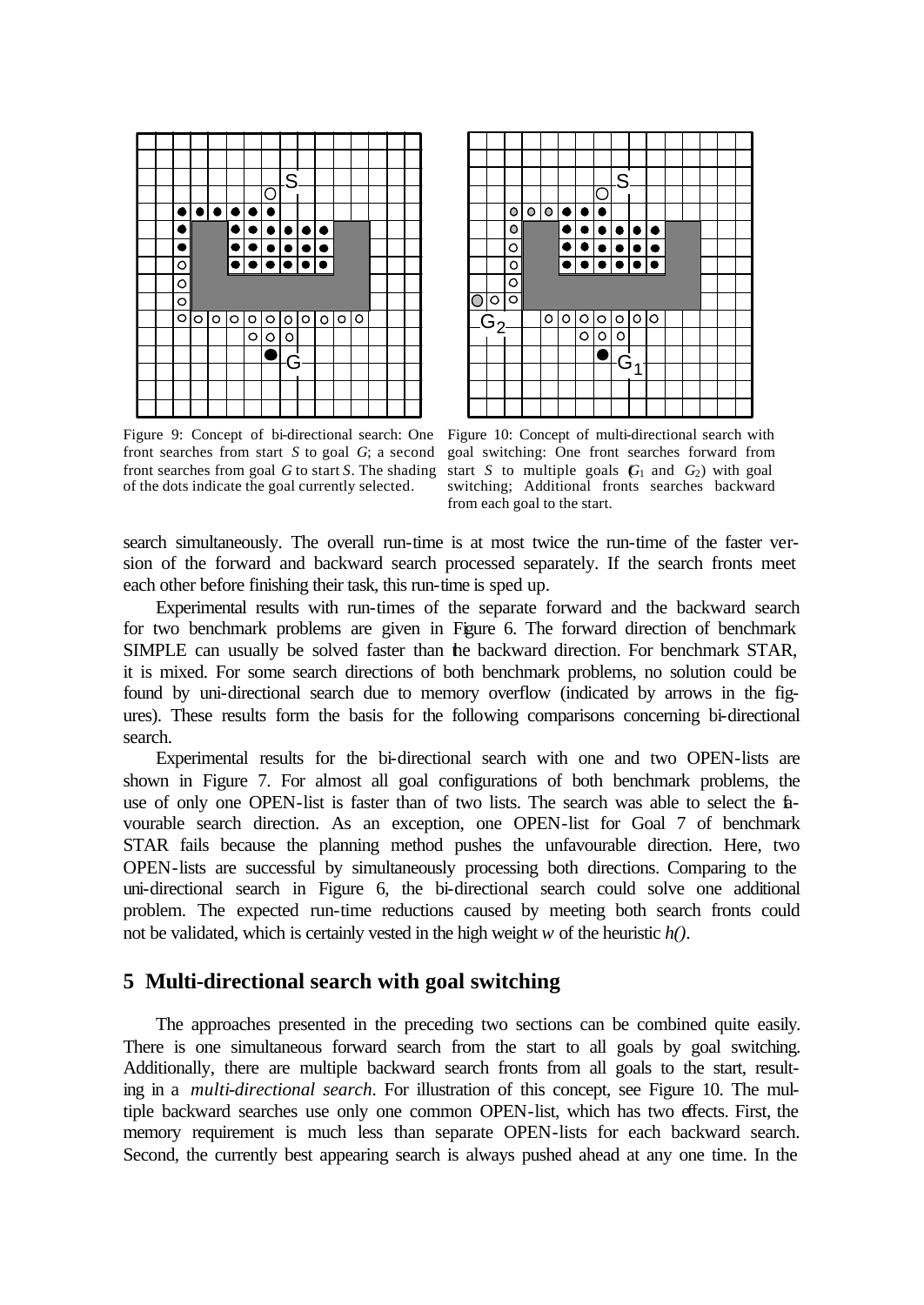

Figure 11: Run-times *T* for uni-directional search (light grey) and multi-directional search with goal switching between goals *G* (dark grey) for benchmark problems SIMPLE (a) and STAR (b)

parallel version, the backward search fronts may be processed simultaneously if the corresponding goal configurations have been mapped on different processors. For details, see [Beeh97].

The experimental results for the multi-directional search with goal switching are shown in Figure 11. For benchmark SIMPLE, the goal configuration 6 is finally selected. It requires a somewhat longer planning time than for goal switching without multidirectional search. This is due to the expansion of alternating nodes of the two OPEN-lists. Still, the run-time is very good, since the unsolvable Goals 1 and 2 are avoided automatically. For benchmark STAR, Goal 1 is finally selected and the unsolvable Goals 6 and 8 are avoided automatically.

# **6 Conclusion and future work**

We have presented a parallel path planning system, which is able to automatically handle multiple goal configurations as input. There are two basic approaches, goal switching and bi-directional search, which were combined in the end. Goal switching is done by dynamically switching from one goal to another depending on some distance function. Bidirectional search introduces the probably faster backward search from the goal to the start configuration. The multi-directional search combines these two basic approaches by applying one forward search with goal switching and multiple backward searches, one for each goal.

On the one hand, both basic approaches, goal switching and bi-directional search, have their disadvantages. Goal switching has to cope with a weak heuristic, since sometimes an unfavourable goal is preferred. The bi-directional search has the problem of a double search effort, which is worth it if the backwards search is simpler. On the other hand, the bi-directional search can decrease the effects of the weak heuristic used for goal switching. Goal switching helps bi-directional search by choosing the most simple (nearest) goal. Thus, the multi-directional search integrates the advantages of of the basic approaches. With this, it omits unsolvable goals and achieves short run-time results.

Additionally, multi-directional search enables the planning system to automatically select a favourable goal and to select the shorter search direction by bi-directional search